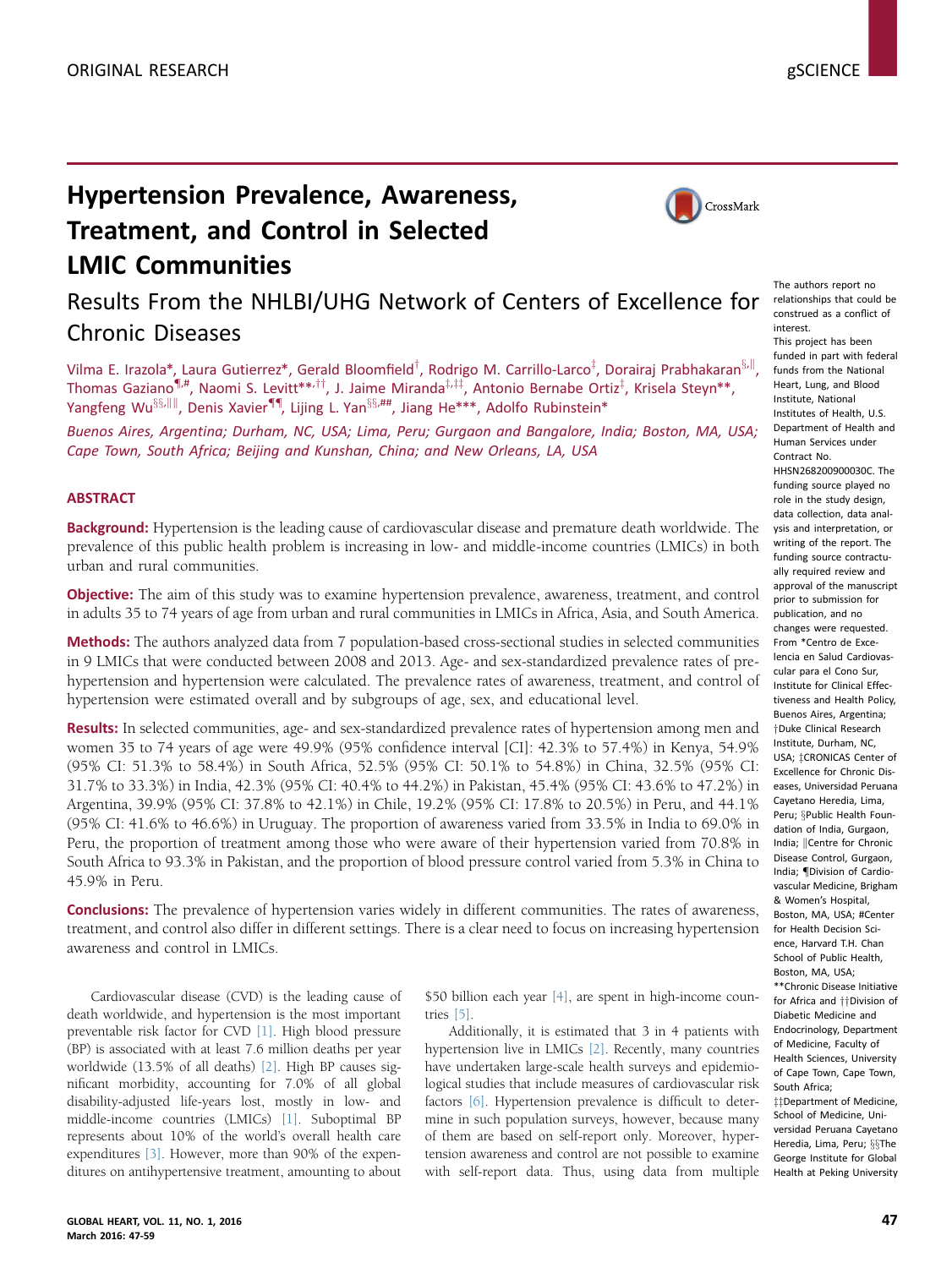Health Science Center, Beijing, China; ||||Peking University Clinical Research Institute, Department of Epidemiology and Biostatistics, Peking University School of Public Health, Beijing, China; <sup>11</sup>St. John's Medical College and Research Institute, St. John's National Academy of Health Sciences, Bangalore, India; ##Duke Global Health Institute and Global Health Research Center, Duke Kunshan University, Kunshan, China; and \*\*\*Department of Epidemiology, Tulane School of Public Health and Tropical Medicine, Tulane University, New Orleans, LA, USA. Correspondence: V. E. Irazola. [\(virazola@iecs.org.ar\)](mailto:virazola@iecs.org.ar).

GLOBAL HEART © 2016 World Heart Federation (Geneva). Published by Elsevier Ltd. All rights reserved. VOL. 11, NO. 1, 2016 ISSN 2211-8160/\$36.00. [http://dx.doi.org/10.1016/](http://dx.doi.org/10.1016/j.gheart.2015.12.008) [j.gheart.2015.12.008](http://dx.doi.org/10.1016/j.gheart.2015.12.008)

sources seems to be a useful way of retrieving information to tackle this relevant problem in public health.

The National Heart, Lung, and Blood Institute and UnitedHealth Group Chronic Disease Initiative has funded a global network of Centers of Excellence (COEs) to help combat chronic diseases in developing countries [\[7\]](#page-12-0). Each center includes a research institution in a developing country paired with at least 1 partner academic institution in a developed country. These COEs develop infrastructure for research and training and conduct population-based and clinical research to monitor, prevent, or control chronic diseases. In 7 of the studies conducted by these centers, BP measurements were taken in random samples from the general population according to standardized procedures. We sought to evaluate the original data from those studies, with the aim of generating valuable information about the prevalence, awareness, treatment, and control of hypertension in selected communities in Africa, Asia, and Latin America  $[8-10]$  $[8-10]$  $[8-10]$ .

# POPULATION AND METHODS

In this study, we conducted a cross-sectional analysis using baseline data from 7 population-based surveys from 44 communities in Kenya, South Africa, India, Pakistan, Peru, and the southern cone of Latin America, including Argentina, Chile, and Uruguay, and 120 villages from 5 provinces in China. The general characteristics of the sur-veys included are shown in [Table 1](#page-2-0)  $[11-15]$ .

## Study participants

We included men and women between 35 and 74 years of age who were randomly selected from the general population in each of the studies. The response rate of each study included in the analysis was greater than 70%.

# Data collection

Standard sphygmomanometers or automatic BP monitors were used for BP measurements by trained research personnel in all studies. In 6 studies, BP was measured at clinic visits, and in 2 studies, BP measurements were taken both at home and at clinic visits. All surveys included at least 2 BP measurements, recorded with the participant in a seated position after at least 5 min of rest, and the average value was calculated to define the BP measurement at baseline. The rest period between BP measurements was 30 s in 1 study and varied between 2 and 10 min in the rest of the surveys.

Hypertension was defined as systolic BP (SBP)  $\geq$ 140 mm Hg and/or diastolic BP (DBP)  $\geq$ 90 mm Hg or as report of current use of antihypertensive medication. Hypertension awareness was defined as the number of patients who reported either having been diagnosed with hypertension by health professionals or taking medications for high BP divided by the total number of hypertensive patients. The prevalence of treatment was calculated in 2 different ways: (1) as the number of hypertensive patients who reported taking medications for high BP divided by the total number of hypertensive patients who were aware of their condition and (2) as the number of hypertensive patients who reported taking medications for high BP divided by the total number of hypertensive patients. Hypertension control was also expressed in 2 different ways: (1) as the number of hypertensive patients with SBP <140 mm Hg and DBP<90 mm Hg divided by the total number of hypertensive patients who reported taking medications at the time of the interview and (2) as the number of hypertensive patients with SBP <140 mm Hg and DBP <90 mm Hg divided by the total number of hypertensive subjects. Pre-hypertension was defined as SBP between 120 and 139 mm Hg and/or DBP between 80 and 89 mm Hg in the absence of a diagnosis of hypertension or treatment with medication for high BP.

Education was categorized into 3 groups: no formal education, any school, and university or higher. Age was categorized into 4 groups: 35 to 44, 45 to 54, 55 to 64, and 65 to 74 years of age. Body mass index was categorized into 3 groups:  $\langle 25, 25 \rangle$  to 30, and  $>$ 30 kg/m<sup>2</sup>. Central obesity was defined as waist circumference  $\geq$ 102 cm for men and  $\geq$ 88 cm for women [\[16\].](#page-12-0) For India and Pakistan, central obesity was defined waist circumference  $\geq 90$  cm for men and  $\geq 80$  cm for women [\[17\].](#page-12-0)

## Statistical analysis

Datasets and data dictionaries from each study were collected and analyzed centrally by the Administrative Coordinating Center of the COE program. A standardized process of harmonization was carried out, which yielded a common database of parallel variables that were selected and recoded as a basis for aggregated research [\[18\]](#page-12-0). Results are presented as absolute frequencies and percentages for categorical variables and as mean  $\pm$  SD for continuous variables. Weighted prevalence and its 95% confidence interval (CI) were calculated for each site using appropriate weights according to the sampling method used in each of the 7 studies [\[19\].](#page-12-0) To enable comparison among sites, we conducted age and sex direct standardization using the World Health Organization world population in 2010 [\[20,21\].](#page-12-0) All data analyses were conducted using SAS version 9.3 (SAS Institute, Cary, NC) and Stata version 13.0 (StataCorp LP, College Station, TX).

## RESULTS

## Characteristics of the study population

Our pooled database contained 42,011 participants from 7 epidemiological studies conducted in 9 countries. We then excluded participants who were not between 35 and 74 years of age ( $n = 7,468$ ). We further excluded 883 subjects from the analysis because of incomplete data on SBP or DBP in the pooled dataset. Our final analysis included 33,660 subjects. The final sample sizes for individual studies ranged from 239 in selected communities in Kenya to 14,813 in India. Our inclusion and exclusion scheme is shown in [Figure 1.](#page-3-0) In all countries, the proportion of men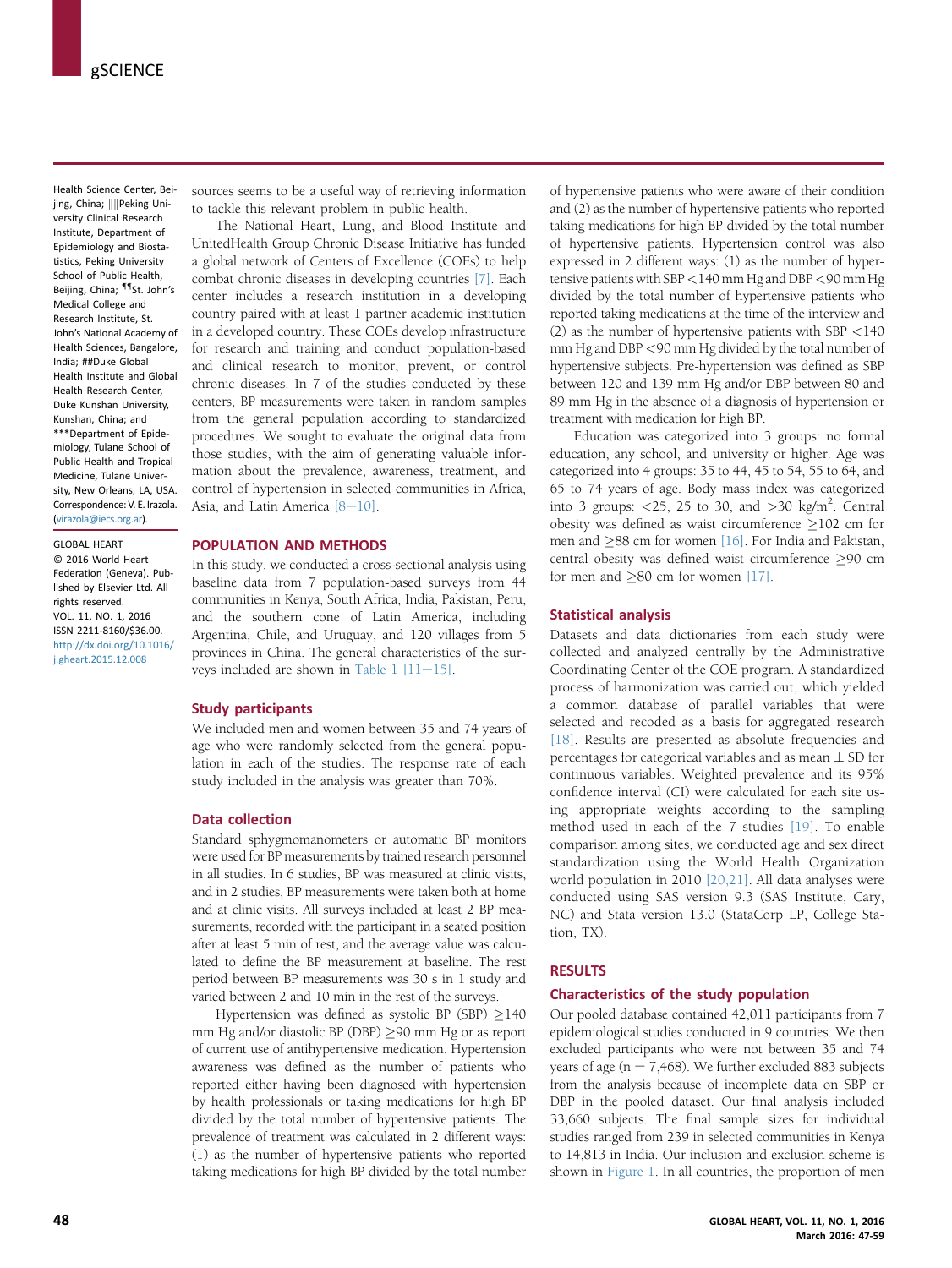### <span id="page-2-0"></span>**TABLE 1.** General characteristics of the studies from 9 countries included in the analysis

|                                                              |                         | Africa                    |                                | Asia                        |                                |                                         | South America                           |                         |                                      |
|--------------------------------------------------------------|-------------------------|---------------------------|--------------------------------|-----------------------------|--------------------------------|-----------------------------------------|-----------------------------------------|-------------------------|--------------------------------------|
|                                                              | Kenya                   | South Africa              | China                          | India*                      | Pakistan                       | Argentina                               | Chile                                   | Peru                    | Uruguay                              |
| Survey year                                                  | $2012 - 2013$           | 2008-2009                 | 2012                           | 2010-2012                   | $2010 - 2011$                  | $2010 - 2011$                           | $2010 - 2011$                           | 2010-2012               | $2010 - 2011$                        |
| Number of<br>communities<br>included in<br>the survey        | $\mathbf{1}$            | $\overline{4}$            | 120 villages<br>(5 provinces)  | 28 villages<br>and 2 cities | 3                              | $\overline{2}$                          | $\mathbf{1}$                            | $\sqrt{4}$              | $\mathbf{1}$                         |
| Urban/rural or<br>semirural, n                               | 0/1                     | 4/0                       | 0/120                          | 2/28                        | 3/0                            | 2/0                                     | 1/0                                     | 2/2                     | 1/0                                  |
| Sampling<br>method                                           | Random                  | Multistage<br>probability | Random                         | Random                      | Multistage<br>probability      | Multistage probability                  | Multistage probability                  | Stratified<br>random    | Multistage<br>probability            |
| Number of<br>respondents                                     | 300                     | 1,099                     | 5,922                          | 19,549                      | 4,016                          | 3,990                                   | 1,950                                   | 3,601                   | 1,584                                |
| Response<br>rate, %                                          | 100                     | 86.0                      | 78.0                           | $83.6 - 94.1$               | 94.1                           | $73.4+$                                 | $73.4+$                                 | 75.0                    | $73.4+$                              |
| BP device                                                    | Automated<br>BP monitor | Automated<br>BP monitor   | Automated<br><b>BP</b> monitor | Automated BP<br>monitor     | Electronic<br>sphygmomanometer | Standard<br>aneroid<br>sphygmomanometer | Standard<br>aneroid<br>sphygmomanometer | Automated<br>BP monitor | Standard aneroid<br>sphygmomanometer |
| BP measurement<br>setting                                    | Home and<br>clinic      | Home and<br>community     | Clinic                         | Home and<br>camps           | Home and camps                 | Clinic                                  | Clinic                                  | Clinic                  | Clinic                               |
| Number of BP<br>measurements                                 | 3                       | 3                         | $\overline{2}$                 | 3                           | $\overline{3}$                 | 3                                       | 3                                       | 3                       | 3                                    |
| Resting time<br>before BP<br>measurement,<br>min             | $15 - 30$               | 5                         | 15                             | $5 - 10$                    | 5                              | 5                                       | 5                                       | 5                       | 5                                    |
| Resting time<br>between<br><b>BP</b><br>measurements,<br>min | $10 - 20$               | $\overline{2}$            | 5                              | $0.5 - 5$                   | 0.5                            | 5                                       | 5                                       | 5                       | 5                                    |

\*Includes data from 1 study in Bangalore and 1 study in New Delhi and Chennai.

 $\dagger$ Pooled estimate for Argentina, Chile, and Uruguay.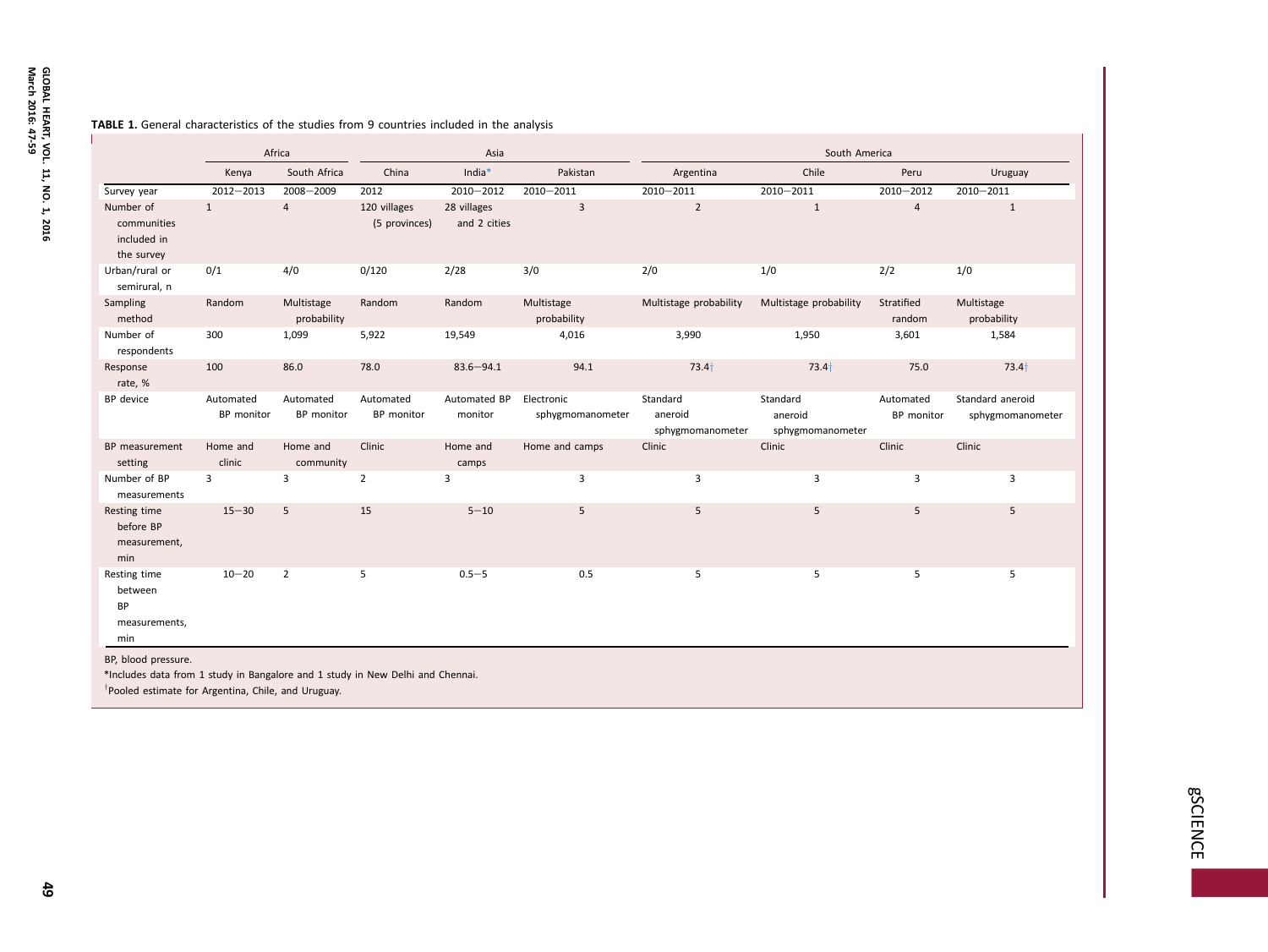<span id="page-3-0"></span>in the sample was lower than that of women. The number of participants included with no formal education ranged from 0% in communities in Kenya to almost 33% in communities in Pakistan. Conversely, the percentage of subjects with university-level education or higher varied from 0% in communities in Kenya and South Africa to 32.5% in Temuco, Chile. The percentage of current smokers varied between 25.9% and 38.5% across sites. The percentage of current alcohol drinkers was lowest in communities from Pakistan (1.7%) and ranged from 7.1% to 56.1% in the rest of the sites ([Table 2\)](#page-4-0).

# BP measures

There was significant variation in SBP and DBP among sites. The mean values of SBP and DBP were highest in communities in Kenya and China, for both men and women, and lowest in Peru. Other features of the study population, including heart rate, height, weight, and waist circumference by sex, are shown in [Table 3.](#page-5-0)

# Crude and standardized prevalence of hypertension

[Table 4](#page-6-0) shows the age- and sex-standardized and weighted prevalence of hypertension, overall and by sex, age group, and educational level, for each study. [Figure 2](#page-7-0) shows the age-standardized prevalence of hypertension by sex for



FIGURE 1. Population from the harmonized common database included in the study.

each study. In Africa, in the village from Kenya, the ageand sex-standardized prevalence of hypertension among adults 35 to 74 years of age was 49.9% (95% CI: 42.3% to 57.4%), while in South Africa, the pooled age- and sexstandardized prevalence from the 4 urban communities included in the survey was 54.9% (95% CI: 51.3% and 58.4%). In Asia, in the communities included in China, the prevalence of hypertension was 52.5% (95% CI: 50.1% to 54.8%), while in those communities included in India and Pakistan, it reached 32.5% (95% CI: 31.7% to 33.3%) and 42.3% (95% CI: 40.4% to 44.2%), respectively. In Latin America, in the 4 cities from 3 countries of the southern cone (Argentina, Chile, and Uruguay), the prevalence of hypertension was 45.4% (95% CI: 43.6% to 47.2%), 39.9% (95% CI: 37.8% to 42.1%), and 44.1% (95% CI: 41.6% to 46.6%), respectively. In the study from Peru that included 4 communities, 2 urban and 2 semirural or rural, the age-standardized prevalence of hypertension was 19.2% (95% CI: 17.8% to 20.5%).

# Crude and standardized prevalence of pre-hypertension

[Table 5](#page-8-0) shows the age- and sex-standardized and weighted prevalence of pre-hypertension, overall and by sex, age group, and educational level for each study. [Figure 3](#page-9-0) shows the age-standardized prevalence of pre-hypertension by sex. The overall age- and sex-standardized prevalence of pre-hypertension ranged from 24.0% in the sites from Peru and 24.6% in South Africa to values near or greater than 30% in those communities included in Pakistan, Uruguay, Chile, Argentina, China, Kenya and India.

# Awareness, treatment, and control

[Table 6](#page-10-0) shows the age- and sex-standardized prevalence of hypertension awareness, treatment, and control, overall and by sex, age group, and educational level for each study. Awareness of hypertension was higher in the sites in Peru, Chile, South Africa, Pakistan, Uruguay, and Argentina (69.0%, 65.9%, 61.5%, 62.4%, 64.5%, and 52.7%, respectively) and was lower in the sites in China and India (38.9% and 33.5%, respectively). Across all sites analyzed, the proportion of participants aware of their condition who were receiving treatment was about or higher than 75%, while between 33% and 63% of the total number of hypertensive subjects were receiving pharmacological treatment in different communities. BP control rates among treated subjects varied broadly between 16.2% in the communities in China to 71.2% in communities from Peru. Among all hypertensive participants, the control rate varied from very low rates in communities in China (5.3%) and India (10.1%) to 45.9% in Peru. No data were available for Kenya.

# **DISCUSSION**

In this multinational study with pooled data from the National Heart, Lung, and Blood Institute and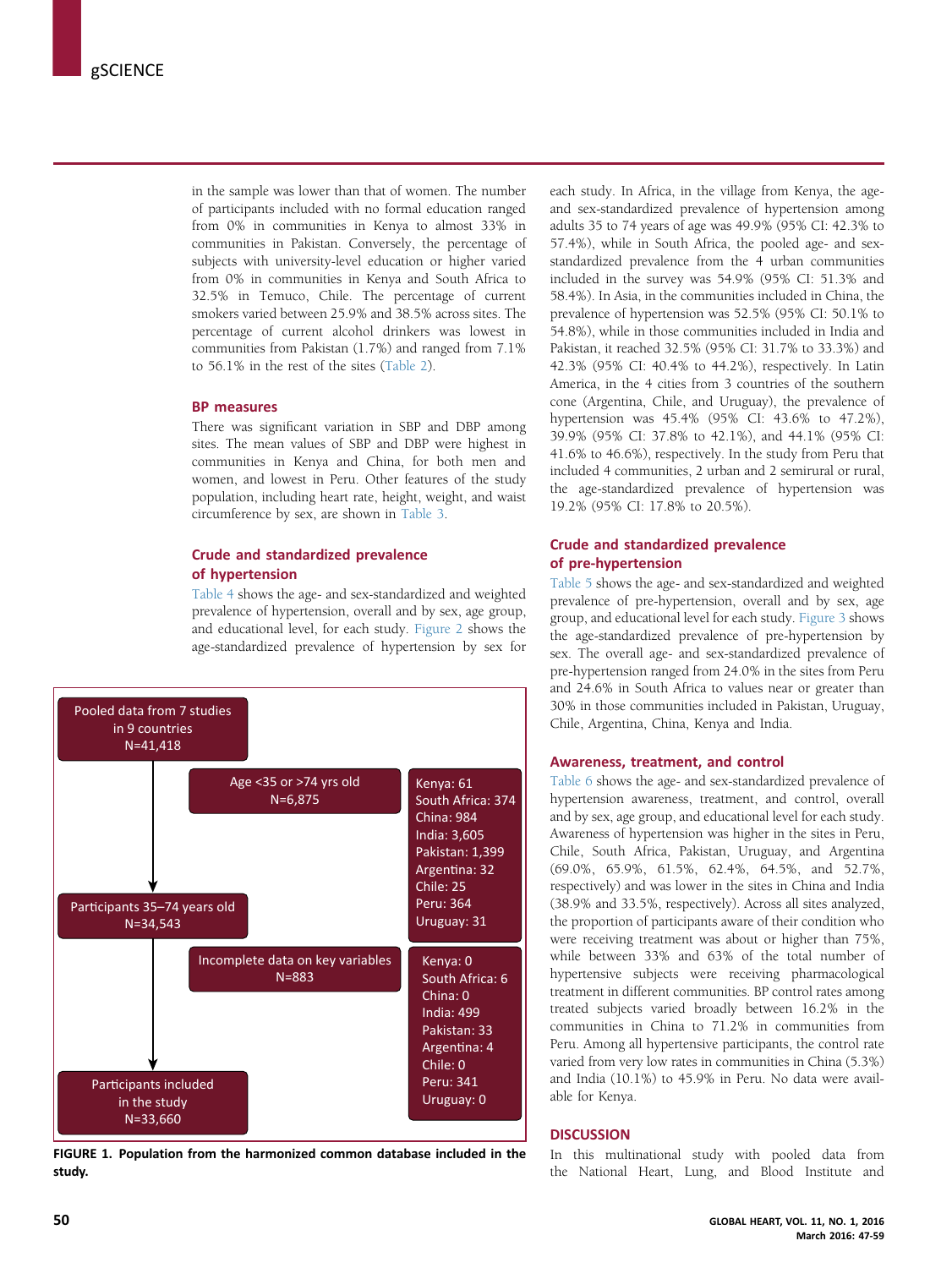<span id="page-4-0"></span>

|                                       | Africa     |              | Asia         |              |              | South America |              |              |              |
|---------------------------------------|------------|--------------|--------------|--------------|--------------|---------------|--------------|--------------|--------------|
|                                       | Kenya      | South Africa | China        | India        | Pakistan     | Argentina     | Chile        | Peru         | Uruguay      |
| Number of<br>participants             | 239        | 736          | 4,938        | 14,813       | 2,584        | 3,954         | 1,925        | 2,918        | 1,553        |
| Sex                                   |            |              |              |              |              |               |              |              |              |
| Male                                  | 89 (37.2)  | 269 (36.5)   | 2,395 (48.5) | 7,056 (47.6) | 1,213 (46.9) | 1,576 (39.9)  | 918 (47.7)   | 1,404(48.1)  | 642 (41.3)   |
| Female                                | 150 (62.8) | 467 (63.5)   | 2,543 (51.5) | 7,757 (52.4) | 1,371 (53.1) | 2,378 (60.1)  | 1,007 (52.3) | 1,514 (51.9) | 911 (58.7)   |
| Age group, yrs                        |            |              |              |              |              |               |              |              |              |
| $35 - 44$                             | 39 (16.3)  | 260 (35.3)   | 320(6.5)     | 5,760 (38.9) | 1,096 (42.4) | 884 (22.4)    | 461 (24.0)   | 729 (25.0)   | 344 (22.1)   |
| $45 - 54$                             | 58 (24.3)  | 251 (34.1)   | 638 (12.9)   | 4,391 (29.6) | 792 (30.7)   | 1,140 (28.8)  | 536 (27.8)   | 822 (28.2)   | 396 (25.5)   |
| $55 - 64$                             | 72 (30.1)  | 149 (20.3)   | 2,155 (43.6) | 2,847 (19.2) | 463 (17.9)   | 1,179 (29.8)  | 494 (25.7)   | 826 (28.3)   | 441 (28.4)   |
| $65 - 74$                             | 70 (29.3)  | 76 (10.3)    | 1,825 (37.0) | 1,815 (12.3) | 233(9.0)     | 751 (19.0)    | 434 (22.5)   | 541 (18.5)   | 372 (24.0)   |
| Education                             |            |              |              |              |              |               |              |              |              |
| None                                  | 0(0)       | 95 (12.9)    | 1,088(22.1)  | 4,354 (29.4) | 850 (32.9)   | 52(1.3)       | 9(0.5)       | 168(5.8)     | 12(0.8)      |
| Any school                            | 239 (100)  | 641 (87.1)   | 3,835 (77.8) | 9,046(61.1)  | 1,407 (54.4) | 3,120 (79.6)  | 1,277(67.0)  | 2,123 (72.7) | 1,359 (88.7) |
| University/higher                     | 0(0)       | 0(0)         | 7(0.1)       | 1,413(9.5)   | 327 (12.7)   | 750 (19.1)    | 621 (32.5)   | 627 (21.5)   | 161 (10.5)   |
| Body mass<br>index, kg/m <sup>2</sup> |            |              |              |              |              |               |              |              |              |
| $<$ 25                                | 48 (20.1)  | 227 (30.8)   | 2,942 (59.6) | 9,165(68.5)  | 839 (42.7)   | 945 (24.0)    | 368 (19.1)   | 818 (28.0)   | 416 (26.9)   |
| $25 - 30$                             | 116 (48.5) | 151 (20.5)   | 1,662 (33.7) | 2,913 (21.8) | 684 (34.8)   | 1,409 (35.7)  | 873 (45.4)   | 1,286 (44.1) | 518 (33.5)   |
| $>30$                                 | 75 (31.4)  | 358 (48.6)   | 332 (6.7)    | 1,302(9.7)   | 442 (22.5)   | 1,592 (40.3)  | 683 (35.5)   | 814 (27.9)   | 612 (39.6)   |
| Central obesity                       | $\ast$     | 422 (57.4)   | $\ast$       | 5,792 (39.4) | 1,777 (69.3) | 2,172 (55.0)  | 1,073 (55.8) | 1,234(42.3)  | 968 (62.5)   |
| Current smoking                       | $\ast$     | 190 (25.9)   | 1,492 (30.2) | 5,703 (38.5) | 756 (29.3)   | 1,038 (26.3)  | 525 (27.3)   |              | 426 (27.9)   |
| Current alcohol<br>intake             | 17(7.1)    |              | 1,068(21.6)  | 2,401(16.2)  | 45(1.7)      | 1,622(41.4)   | 738 (38.6)   | 1,637(56.1)  | 723 (47.1)   |

\*Information not available.

UnitedHealth Group COE program, we examined hypertension prevalence, awareness, treatment, and control for sites across Latin America, Africa, and Asia. We analyzed data from 7 population-based studies conducted in 148 villages and 18 cities from 9 LMICs that represent 40% of the world population. Our key findings are that there is high heterogeneity in terms of prevalence of hypertension not only across communities and regions but also among urban, rural, and semirural areas and that awareness and control are still dismally low, except in a few locations. Our findings are consistent with the considerable variation among countries and geographic regions observed in other studies  $[20,22-24]$  $[20,22-24]$  $[20,22-24]$ . For example, in Africa, the agestandardized prevalence of hypertension was high in the village included in the Kenyan study (49.9%) and in urban settings in South Africa (54.9%), in accordance with other studies [\[25\]](#page-12-0). In Asia, the estimated age- and sexstandardized prevalence for rural population in the 5 provinces included in the study from China was also high (52.5%), while in the studies from India and Pakistan, prevalence rates of 32.5% and 42.3%, respectively, were seen. These results show a high degree of heterogeneity, as in previous studies in China  $[26-34]$  $[26-34]$  $[26-34]$  and India  $[23.35-37]$  $[23.35-37]$ . In the southern cone of Latin America, the prevalence of hypertension was high in the cities included in Argentina, Chile, and Uruguay (45.4%, 39.9%, and 44.1%, respectively). However, in the communities included in Peru, the age- and sex-standardized prevalence of hypertension was comparatively low (19.2%), which may be related to the fact that all the population included in the southern cone was urban, whereas 2 of the 4 communities in Peru were semirural. The CARMELA (Cardiovascular Risk Factor Multiple Evaluation in Latin America) study showed a prevalence of hypertension in Lima of 12.6% from 2003 to 2005 [\[38\]](#page-12-0).

In the communities from China and India, and the sites from the southern cone of Latin America, the age- and sex-standardized prevalence of hypertension was higher in men compared with women, while the opposite was seen in Kenya, South Africa, and Pakistan. In those towns from Peru, the prevalence was similar in both sexes. These findings are consistent with several studies, some of them showing sex differences while others did not [\[39\].](#page-12-0)

The overall prevalence of hypertension treatment among those participants who were aware of their condition was higher than the results obtained in other studies. However, the prevalence of treatment among all hypertensive patients was lower, consistent with the findings of other investigators  $[40-42]$  $[40-42]$  $[40-42]$ . There was a gap between both detection and control of hypertension across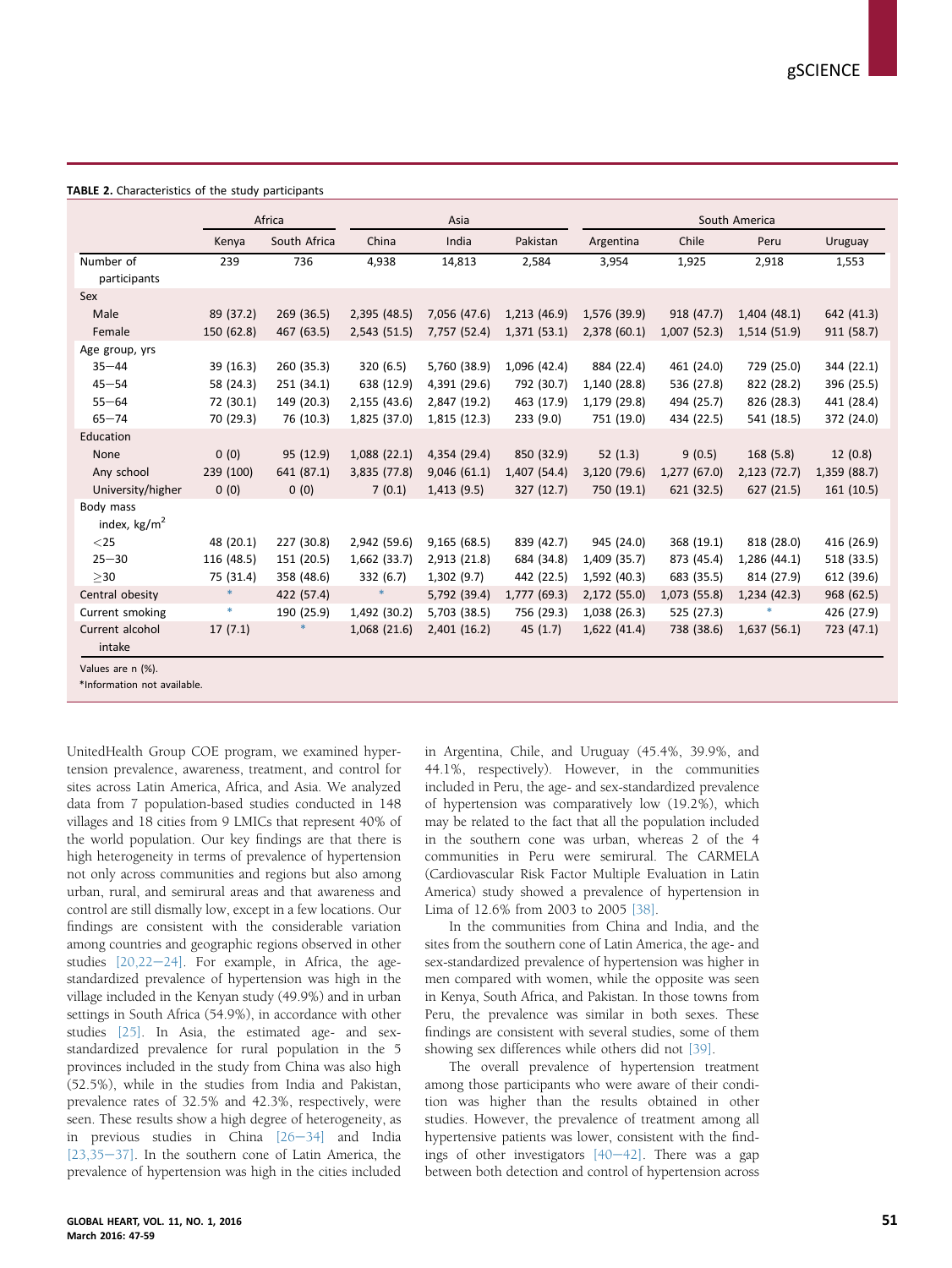j<br>Listo

|                |                   | Africa            | Asia              |                   |                   | South America     |                   |                   |                   |  |
|----------------|-------------------|-------------------|-------------------|-------------------|-------------------|-------------------|-------------------|-------------------|-------------------|--|
|                | Kenya             | South Africa      | China             | India             | Pakistan          | Argentina         | Chile             | Peru              | Uruguay           |  |
| Men            |                   |                   |                   |                   |                   |                   |                   |                   |                   |  |
| SBP, mm Hg     | 146.2             | 135.8             | 142.8             | 127.7             | 127.2             | 129.1             | 129.7             | 122.1             | 131.7             |  |
|                | $(140.0 - 152.4)$ | $(132.9 - 138.7)$ | $(141.9 - 143.7)$ | $(127.2 - 128.2)$ | $(126.0 - 128.3)$ | $(128.2 - 130.0)$ | $(128.5 - 131.0)$ | $(121.3 - 123.0)$ | $(130.1 - 133.2)$ |  |
| DBP, mm Hg     | 83.6              | 85.2              | 87.3              | 82                | 82.9              | 86.7              | 83.4              | 75.8              | 83.6              |  |
|                | $(80.5 - 86.7)$   | $(83.6 - 86.8)$   | $(86.8 - 87.9)$   | $(81.7 - 82.3)$   | $(82.2 - 83.6)$   | $(86.1 - 87.3)$   | $(82.6 - 84.3)$   | $(75.3 - 76.4)$   | $(82.6 - 84.5)$   |  |
| Heart rate,    | 82.0              | 67.4              | 74.4              | 79.1              | 80.1              | 67.4              | 65.7              | 68.3              | 68.3              |  |
| beats/min      | $(79.5 - 84.5)$   | $(65.9 - 68.9)$   | $(73.9 - 74.9)$   | $(78.7 - 79.6)$   | $(79.4 - 80.8)$   | $(66.9 - 67.9)$   | $(65.1 - 66.4)$   | $(67.7 - 68.8)$   | $(67.4 - 69.1)$   |  |
| Height, cm     | 157.0             | 169.5             | 165.8             | 163.3             | 166.4             | 170.7             | 168.8             | 162.8             | 171.1             |  |
|                | $(155.2 - 158.8)$ | $(168.7 - 170.4)$ | $(165.5 - 166.0)$ | $(163.2 - 163.5)$ | $(166.0 - 166.8)$ | $(170.3 - 171.1)$ | $(168.2 - 169.3)$ | $(162.5 - 163.2)$ | $(170.6 - 171.7)$ |  |
| Weight, kg     | 70.3              | 70.9              | 66.2              | 59.9              | 69.2              | 83.7              | 81.4              | 71.6              | 81.7              |  |
|                | $(68.0 - 72.6)$   | $(68.9 - 73.0)$   | $(65.8 - 66.6)$   | $(59.6 - 60.3)$   | $(68.3 - 70.2)$   | $(82.8 - 84.7)$   | $(80.4 - 82.4)$   | $(71.0 - 72.3)$   | $(80.3 - 83.1)$   |  |
| Waist          |                   | 88.4              |                   | 84.8              | 93.4              | 98.6              | 98.5              | 93.2              | 98.5              |  |
| circumference, |                   | $(86.7 - 90.1)$   |                   | $(84.4 - 85.1)$   | $(92.7 - 94.2)$   | $(97.8 - 99.3)$   | $(97.7 - 99.3)$   | $(92.7 - 93.8)$   | $(97.4 - 99.7)$   |  |
| cm             |                   |                   |                   |                   |                   |                   |                   |                   |                   |  |
| Women          |                   |                   |                   |                   |                   |                   |                   |                   |                   |  |
| SBP, mm Hg     | 149.7             | 129.1             | 147.2             | 125.1             | 123.6             | 126.0             | 122.7             | 113.3             | 127.5             |  |
|                | $(144.9 - 154.6)$ | $(126.9 - 131.3)$ | $(146.3 - 148.0)$ | $(124.6 - 125.5)$ | $(122.4 - 124.9)$ | $(125.1 - 126.8)$ | $(121.5 - 123.9)$ | $(112.4 - 114.3)$ | $(126.1 - 128.8)$ |  |
| DBP, mm Hg     | 86.1              | 84.6              | 86.4              | 80.2              | 82.1              | 81.8              | 79.3              | 71.4              | 79.8              |  |
|                | $(83.6 - 88.6)$   | $(83.4 - 85.8)$   | $(85.9 - 87.0)$   | $(80.0 - 80.5)$   | $(81.4 - 82.8)$   | $(81.3 - 82.3)$   | $(78.5 - 80.0)$   | $(70.8 - 71.9)$   | $(79.1 - 80.6)$   |  |
| Heart rate,    | 82.2              | 72.4              | 77.7              | 81.8              | 82.3              | 67.7              | 69.4              | 71.9              | 70.7              |  |
| beats/min      | $(80.2 - 84.2)$   | $(71.3 - 73.5)$   | $(77.3 - 78.2)$   | $(81.3 - 82.2)$   | $(81.7 - 82.9)$   | $(67.3 - 68.2)$   | $(68.8 - 70.0)$   | $(71.4 - 72.4)$   | $(70.0 - 71.3)$   |  |
| Height, cm     | 156.8             | 158.5             | 153.5             | 150.7             | 152.3             | 156.8             | 155.7             | 150.3             | 157.7             |  |
|                | $(155.8 - 157.8)$ | $(157.9 - 159.1)$ | $(153.2 - 153.7)$ | $(150.6 - 150.9)$ | $(152.0 - 152.7)$ | $(156.4 - 157.1)$ | $(155.3 - 156.2)$ | $(150.0 - 150.6)$ | $(157.3 - 158.1)$ |  |
| Weight, kg     | 68.9              | 85.5              | 58.5              | 53.5              | 63.6              | 70.7              | 71.0              | 64.7              | 73.3              |  |
|                | $(67.3 - 70.6)$   | $(83.6 - 87.5)$   | $(58.1 - 58.9)$   | $(53.1 - 53.8)$   | $(62.7 - 64.4)$   | $(70.0 - 71.4)$   | $(70.1 - 71.9)$   | $(64.1 - 65.3)$   | $(72.2 - 74.4)$   |  |
| Waist          |                   | 99.7              |                   | 79.3              | 89.6              | 92.0              | 94.3              | 91.1              | 98.4              |  |
| circumference, |                   | $(98.4 - 100)$    |                   | $(79.0 - 79.6)$   | $(88.9 - 90.3)$   | $(91.3 - 92.6)$   | $(93.5 - 95.2)$   | $(90.5 - 91.6)$   | $(97.3 - 99.5)$   |  |
| cm             |                   |                   |                   |                   |                   |                   |                   |                   |                   |  |

#### <span id="page-5-0"></span>TABLE 3. Anthropometric and blood pressure measures by sex

Values are unit of measurement (95% confidence interval). \*Information not available.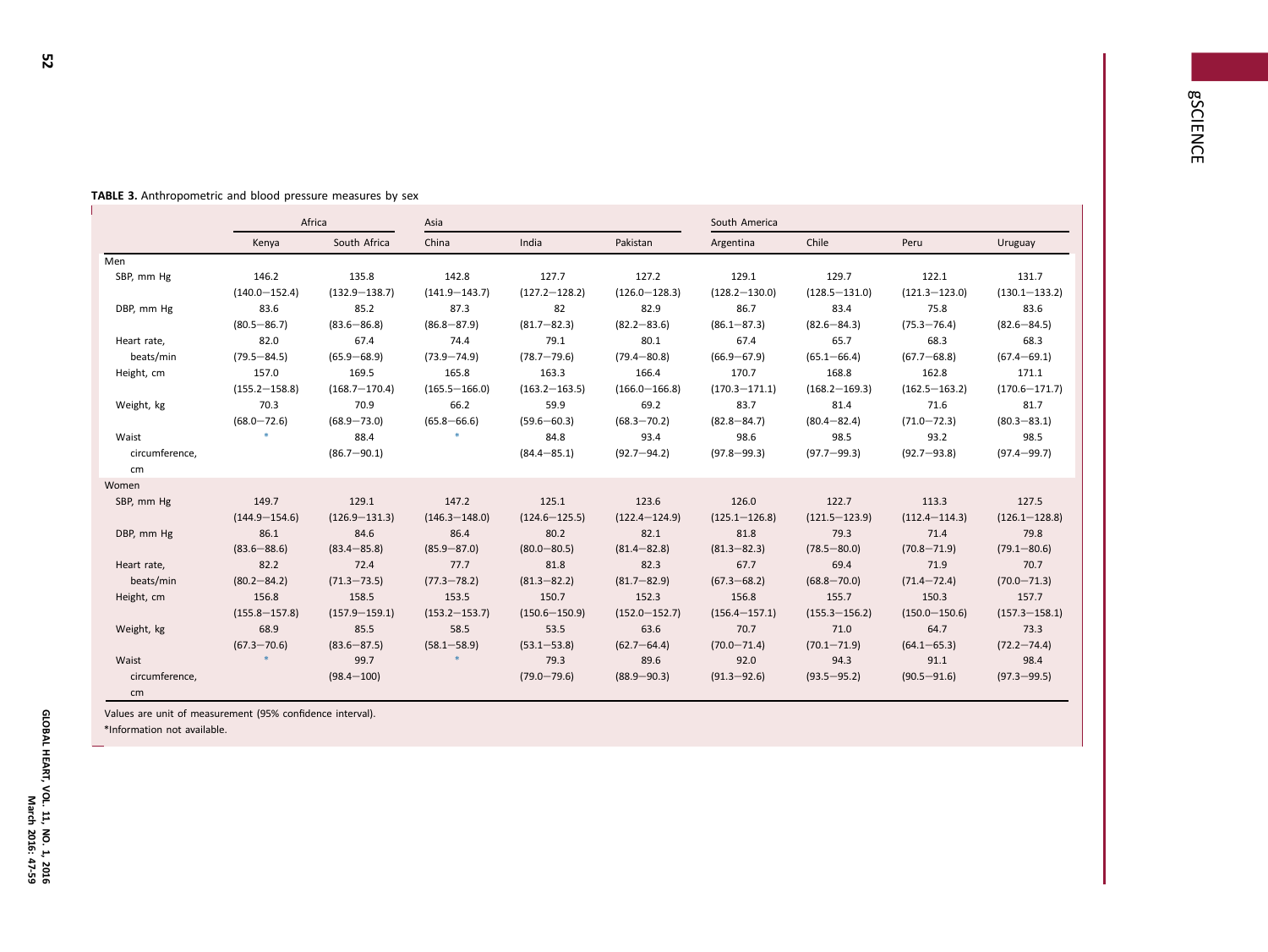### <span id="page-6-0"></span>TABLE 4. Age- and sex-standardized prevalence of hypertension

|                                       | Africa               |                     |                        | Asia                   |                     | South America        |                     |                      |                      |
|---------------------------------------|----------------------|---------------------|------------------------|------------------------|---------------------|----------------------|---------------------|----------------------|----------------------|
|                                       | Kenya                | South Africa        | China                  | India                  | Pakistan            | Argentina            | Chile               | Peru                 | Uruguay              |
| Unstandardized<br>weighted total      | 53.6 $(47.2 - 59.9)$ | 55.3 (51.7-58.9)    | $65.6(64.3 - 66.9)$    | $32.1(31.3 - 32.9)$    | 40.8 (38.9-42.7)    | 45.5 (43.7-47.4)     | $38.5(36.2 - 40.8)$ | 22.4 (20.9-23.9)     | $46.5(43.9 - 49.1)$  |
| Age- and<br>sex-standardized<br>total | 49.9 (42.3-57.4)     | $54.9(51.3 - 58.4)$ | $52.5(50.1 - 54.8)$    | $32.5(31.7 - 33.3)$    | $42.3(40.4 - 44.2)$ | 45.4 (43.6-47.2)     | $39.9(37.8 - 42.1)$ | $19.2(17.8 - 20.5)$  | $44.1(41.6 - 46.6)$  |
| Sex                                   |                      |                     |                        |                        |                     |                      |                     |                      |                      |
| Men                                   | $45.5(33.0 - 58.0)$  | 53.4 (47.6 - 59.2)  | 53.6 $(50.4 - 56.9)$   | $33.5(32.3 - 34.7)$    | $38.2(35.5 - 40.9)$ | $50.9(48.1 - 53.8)$  | $42.2(38.9 - 45.4)$ | $18.2(16.3 - 20.2)$  | $44.5(40.6 - 48.3)$  |
| Women                                 | 53.2 $(44.3 - 62.0)$ | $56.3(52.0 - 60.6)$ | $49.8(46.4 - 53.2)$    | $31.8(30.7 - 32.9)$    | $46.8(44.0 - 49.6)$ | 39.9 (37.8-42.0)     | $37.7(34.9 - 40.4)$ | $20.2(18.3 - 22.0)$  | $43.7(40.6 - 46.7)$  |
| Age group, yrs                        |                      |                     |                        |                        |                     |                      |                     |                      |                      |
| $35 - 44$                             | $35.0(18.9 - 51.1)$  | $36.5(30.4 - 42.6)$ | $38.2$ (32.9 – 43.5)   | $21.7(20.5-22.8)$      | $27.4(24.6 - 30.1)$ | $28.5(25.1 - 31.9)$  | $21.9(18.1 - 25.6)$ | $9.2(7.1 - 11.3)$    | $22.2(17.8-26.7)$    |
| $45 - 54$                             | $62.0$ (49.0-75.0)   | $61.2$ (54.8-67.5)  | $48.6$ (44.3-52.8)     | $32.6(31.1 - 34.1)$    | $42.8(39.3 - 46.3)$ | $43.3(40.0 - 46.6)$  | $37.6(33.4 - 41.7)$ | $16.4(13.9-19.0)$    | $43.2$ (38.3-48.2)   |
| $55 - 64$                             | $53.7(41.7 - 65.7)$  | $69.5(61.9 - 77.1)$ | $66.6$ $(64.6 - 68.6)$ | $42.5(40.5 - 44.4)$    | $57.7(53.1 - 62.2)$ | $60.3(57.2 - 63.3)$  | $56.1(51.7-60.5)$   | $26.6$ (23.6-29.6)   | $63.3(58.8 - 67.9)$  |
| $65 - 74$                             | $54.2$ (42.6 - 65.8) | $69.4(58.8 - 80.0)$ | 73.8 (71.7-75.9)       | 48.6 $(46.1 - 51.0)$   | $61.0(54.0 - 67.9)$ | 74.8 (71.2-78.4)     | $71.3(67.1 - 75.5)$ | $42.6$ (38.5 - 46.8) | 78.0 (73.7-82.2)     |
| Education                             |                      |                     |                        |                        |                     |                      |                     |                      |                      |
| None                                  |                      | $62.6$ (51.8-73.3)  | $51.4(40.7 - 62.0)$    | $27.1(25.6 - 28.6)$    | 39.1 (35.6-42.7)    | 44.0 (25.9-62.0)     | $64.8$ (31.8-97.7)  | $20.6(6.0 - 35.3)$   | 59.8 $(45.1 - 74.4)$ |
| Any school                            | $49.9(42.3 - 57.4)$  | 53.8 (49.9-57.6)    | $51.9(49.5 - 54.3)$    | $33.2$ $(32.1 - 34.3)$ | $43.4(40.8 - 46.1)$ | 47.0 $(44.9 - 49.0)$ | $41.6$ (38.8-44.4)  | $19.5(17.9 - 21.1)$  | $45.3(42.6 - 48.0)$  |
| University/higher                     |                      |                     | $57.7(38.1 - 77.3)$    | 43.0 $(40.1 - 45.9)$   | $39.4(33.7 - 45.1)$ | $41.1(37.5 - 44.8)$  | $36.0(32.4 - 39.5)$ | $18.0(1.0-21.1)$     | $33.5(26.9 - 40.1)$  |

Values are percentage (95% confidence interval).

\*Not applicable.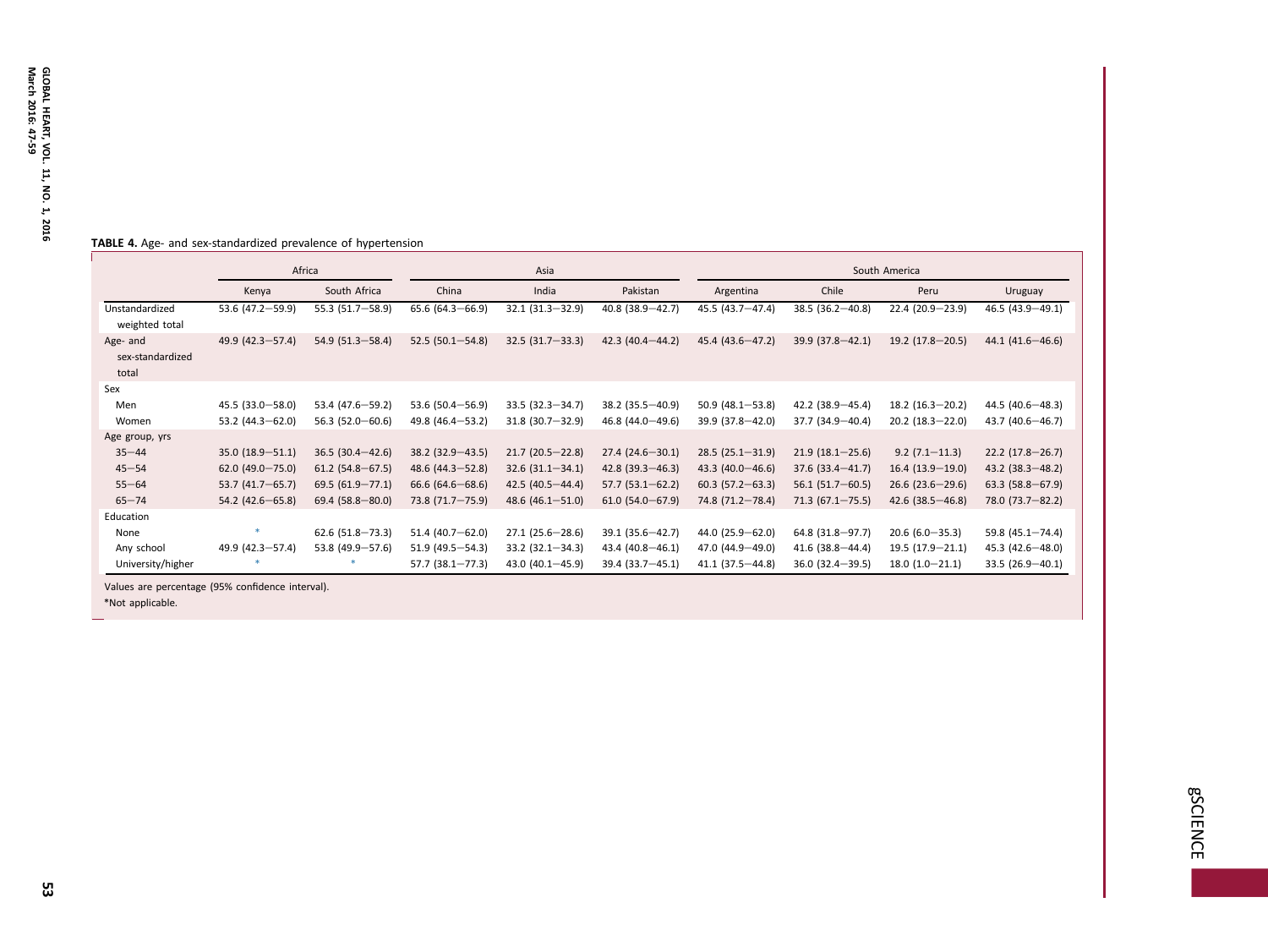<span id="page-7-0"></span>

FIGURE 2. Age- and sex-standardized prevalence of hypertension by country (95% confidence interval).

all countries studied, but the magnitude of the gap varied widely among different settings. This may be associated with differences in individual habits and risk behaviors, access to the health system and medication, and other contextual factors such as culture, beliefs, practices, and value judgments. However, these variables were not measured in this study and hence could not be adjusted for. As a whole, women had significantly higher rates of awareness, treatment, and control than men in all countries, which may be related to higher health-seeking behavior [\[43\]](#page-12-0). Only in the rural villages of China did men seem to show slightly better control. Of note, the global rate of control in the villages in China was extremely low, as was shown in other studies conducted in different regions of this country  $[26-34,38]$  $[26-34,38]$  $[26-34,38]$ . There was no clear gradient according to educational level, in contrast to other studies [\[42\].](#page-12-0) However, this result should be interpreted with caution because the education categories considered in the analysis may have had limited discriminative value.

## Strengths and limitations

Some strengths of this report should be highlighted. This study was based on a set of harmonized data from epidemiological studies conducted over the same period of time across LMICs in 3 continents as part of a collaborative network to address noncommunicable diseases. Rigorous procedures were followed during the harmonization process to ensure optimal matching and definition of variables. In all cases, the appropriate sampling weights were applied to ensure valid estimates for each site. Standardization of the estimated prevalence using the World Health Organization world population distribution for the countries involved also allows comparison among studies adjusting for age and sex, 2 variables that are known to affect the presence of hypertension. Finally, all surveys included in this study were conducted under rigorous research protocols that ensured accuracy and reliability of the estimates.

This study also had some limitations. There was heterogeneity among the individual studies in terms of population, sample size, sampling methods, and data collection. Some of the studies included exclusively urban locations, others were conducted in rural settings, and others included a mix of urban and rural or semirural communities, which may differ in terms of culture, social context, health systems, and geographic location. Both the number of sites and the sample size at each site also varied greatly. Although all the original studies were population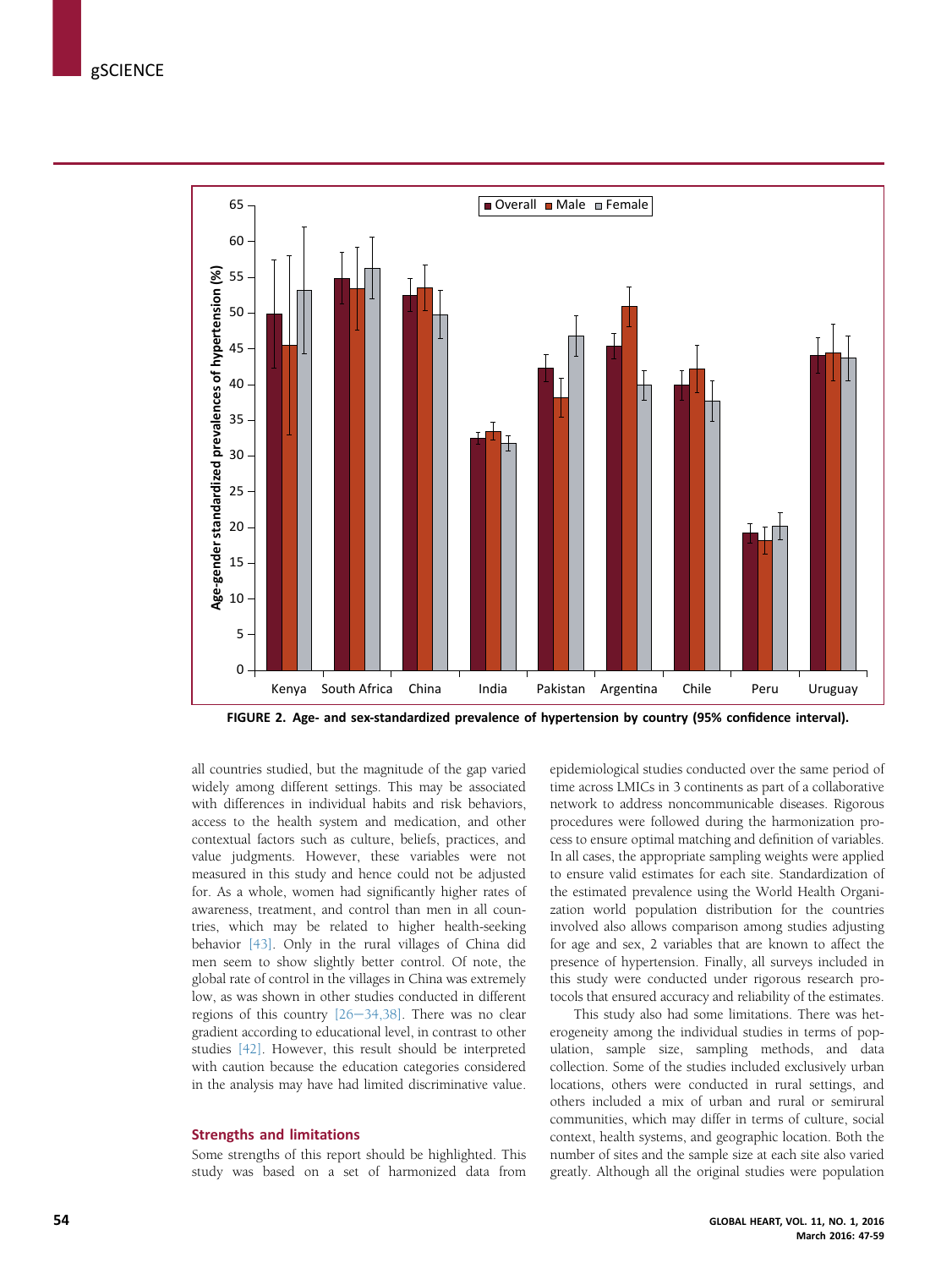### <span id="page-8-0"></span>TABLE 5. Age- and sex-standardized prevalence of pre-hypertension

|                                       | Africa              |                     |                        | Asia                |                     | South America       |                      |                     |                     |
|---------------------------------------|---------------------|---------------------|------------------------|---------------------|---------------------|---------------------|----------------------|---------------------|---------------------|
|                                       | Kenya               | South Africa        | China                  | India               | Pakistan            | Argentina           | Chile                | Peru                | Uruguay             |
| Unstandardized<br>weighted total      | $31.0(25.1 - 36.8)$ | $24.0(21.0-27.1)$   | $25.7(24.5-26.9)$      | 34.7 (33.9 - 35.5)  | $28.2(26.4-29.9)$   | $31.2(30.2 - 32.3)$ | $31.9(29.6 - 34.2)$  | $24.2$ (22.7-25.8)  | $29.7(27.2 - 32.2)$ |
| Age- and<br>sex-standardized<br>total | $34.0(26.6 - 41.3)$ | $24.6(21.4 - 27.9)$ | $33.6$ $(31.3 - 35.9)$ | $34.7(33.9 - 35.5)$ | $28.1(26.4-29.9)$   | $32.8(31.0 - 34.6)$ | $32.1(29.9 - 34.3)$  | $24.0(22.5 - 25.6)$ | $30.6(28.1 - 33.2)$ |
| Sex                                   |                     |                     |                        |                     |                     |                     |                      |                     |                     |
| Men                                   | 37.8 (24.7-50.9)    | $27.3(22 - 32.6)$   | $33.4(30.2 - 36.6)$    | $36.7(35.5 - 37.9)$ | $33.1(30.4 - 35.8)$ | $34.1(31.3 - 36.9)$ | $37.7(34.3 - 41.0)$  | $34.3(31.7 - 36.9)$ | 35.7 (31.6 - 39.7)  |
| Women                                 | $32.5(24.1 - 40.8)$ | $22.0(18.3 - 25.7)$ | $34.8(31.2 - 38.3)$    | $32.8(31.7 - 33.9)$ | $23.9(21.5-26.4)$   | $31.5(29.3 - 33.7)$ | $26.6$ (23.7-29.5)   | $13.9(12.2 - 15.7)$ | $25.7(22.5-28.8)$   |
| Age group, yrs                        |                     |                     |                        |                     |                     |                     |                      |                     |                     |
| $35 - 44$                             | $48.8(31.3 - 66.2)$ | $32.5(26.6 - 38.4)$ | $41.9(36.5 - 47.2)$    | $38.2(36.9 - 39.6)$ | $30.2$ (27.4-33.1)  | $37.5(33.9 - 41.1)$ | $35.7(31.4 - 40.0)$  | $21.8(19.0 - 24.7)$ | $37.9(32.7 - 43.0)$ |
| $45 - 54$                             | $23.8(12.2 - 35.3)$ | $22.8(17.3 - 28.3)$ | $36.1(32.0-40.2)$      | $34.6$ (33.1-36.2)  | $29.5(26.3 - 32.7)$ | $35.9(32.7 - 39.1)$ | $32.6$ (28.6 – 36.5) | $24.9(22.0 - 27.8)$ | $31.9(27.2 - 36.5)$ |
| $55 - 64$                             | $31.1(20.0-42.1)$   | $17.8(11.4 - 24.1)$ | $26.3(24.4-28.2)$      | $31.4(29.6 - 33.2)$ | $25.4(21.4-29.3)$   | $28.6(25.7 - 31.4)$ | $32.8$ (28.7-36.9)   | $26.7(23.7-29.7)$   | $23.5(19.5-27.5)$   |
| $65 - 74$                             | $28.5(18.0 - 39.0)$ | $17.2$ (8.4 - 26.0) | $19.4(17.5-21.3)$      | $30.4(28.2 - 32.6)$ | $26.1(19.8-32.4)$   | $18.5(15.3 - 21.8)$ | $19.2(15.5 - 22.9)$  | $24.1(20.5 - 27.6)$ | $18.4(14.4-22.4)$   |
| Education                             |                     |                     |                        |                     |                     |                     |                      |                     |                     |
| None                                  |                     | $20.6(11.1-30.0)$   | $38.1(26.7 - 49.5)$    | $38.1(26.7 - 49.5)$ | $26.8(23.4 - 30.2)$ | $20.4(6.0 - 34.7)$  | $35.2(2.3 - 68.2)$   | $17.2(8.0-26.4)$    | $10.6(0.0-25.2)$    |
| Any school                            | $34(26.6 - 41.3)$   | $25.4(21.9-28.9)$   | $33.8(31.4 - 36.1)$    | $33.8(31.4 - 36.1)$ | $28.1(25.7 - 30.5)$ | $31.9(29.8 - 34)$   | $32.3(29.5 - 35.2)$  | $24.1(22.3-26)$     | $29(26.2 - 31.7)$   |
| University/higher                     |                     |                     | $43.0(29.3 - 56.8)$    | $34.5(31.6 - 37.3)$ | 28.2 (22.9 - 33.5)  | 35.8 (31.9 - 39.7)  | $32.1(28.4 - 35.8)$  | $23(19.9-26.2)$     | $42.6(35.3 - 49.9)$ |

Values are percentage (95% confidence interval).

\*Not applicable.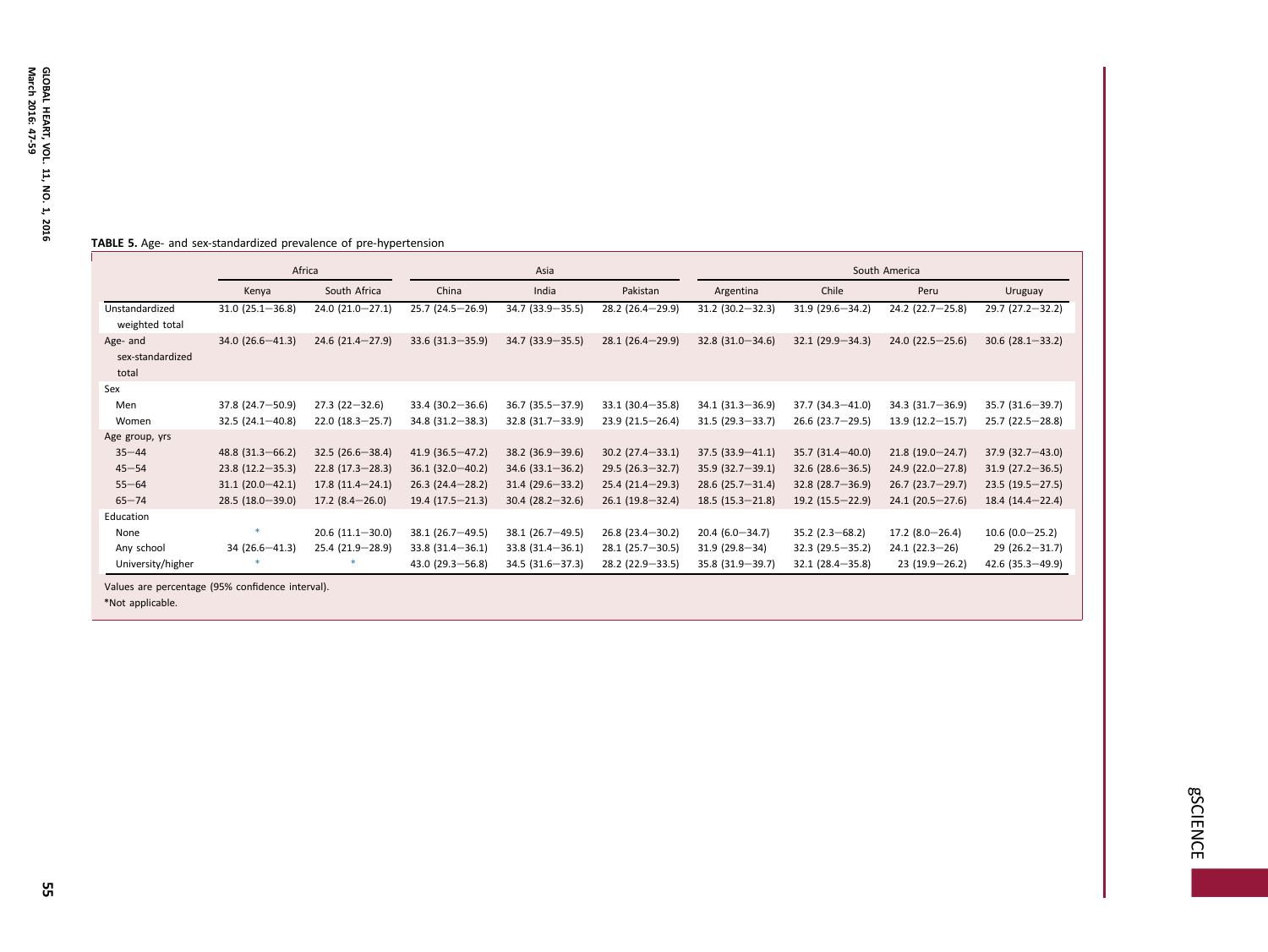<span id="page-9-0"></span>

FIGURE 3. Age- and sex-standardized prevalence of pre-hypertension by country (95% confidence interval).

based and used random sampling techniques, the number of sampling stages and conditions of proportionality differed by study. Additionally, although in all studies, multiple measurements of BP were taken after a rest period of at least 5 min, different kinds of BP monitors were used, and BP was measured under different conditions, either at home or at clinic visits, and the time interval between measurements was not the same for all studies. Actually, we found that the response rates in those studies in which BP measurements were taken at clinics were lower (73.4% to 78%) than those where BP measurements were taken at home or camps in the community (84% to 91%). Although this difference may have introduced some bias in the final results, it is remarkable that response rates were high for all the studies, given the population-based nature of the sampling. Furthermore, differences between countries may be due to other relevant factors, such as multiple cardiovascular risk factors, socioeconomic features, and comorbidities, which were not examined here. Finally, it is important to emphasize that the individual surveys included in this study were not nationally representative, and thus the prevalence estimates reported here should not

be applied to countries but only to those communities participating in the original studies.

## **CONCLUSIONS**

The prevalence of hypertension varies widely in different communities across selected LMICs. The prevalence of awareness, treatment, and control also differs in different settings. Our results highlight a clear need to focus on increasing hypertension awareness and control in LMICs. These results should influence how clinicians, epidemiologists, and policy makers address this public health problem to reduce the burden of noncommunicable diseases in developing countries.

## ACKNOWLEDGMENTS

The authors gratefully acknowledge Westat for their work on merging the individual datasets, as well as the participants in each study for their collaboration, and the field teams and data managers and statisticians in each country for their hard work.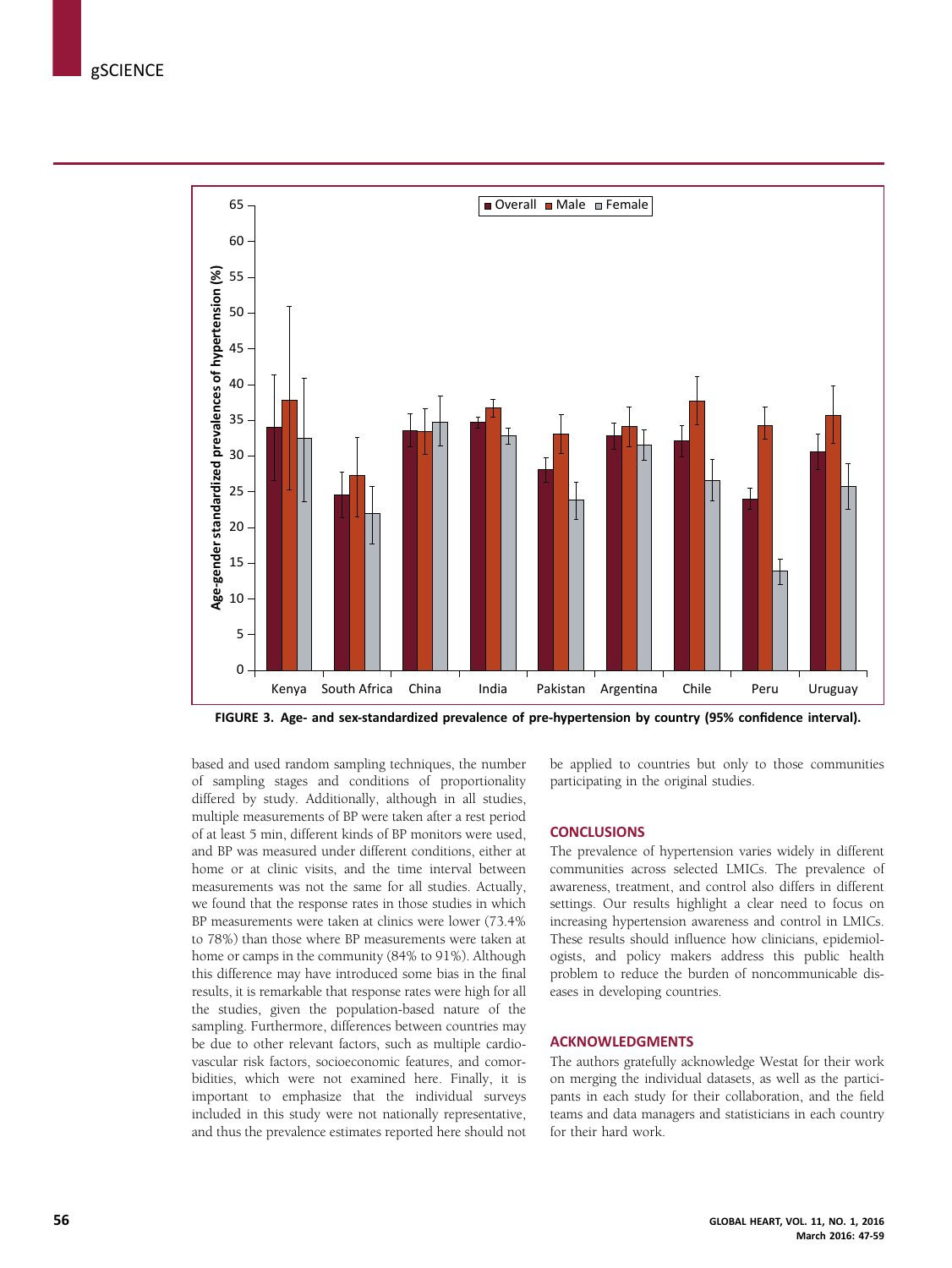<span id="page-10-0"></span>TABLE 6. Age- and sex-standardized prevalence of awareness, treatment, and control of hypertension, overall and by participants' characteristic[s\\*](#page-11-0)

|                        | Africa               | Asia                 |                      |                      |                      | South America          |                        |                        |  |  |  |
|------------------------|----------------------|----------------------|----------------------|----------------------|----------------------|------------------------|------------------------|------------------------|--|--|--|
|                        | South Africa         | China                | India                | Pakistan             | Argentina            | Chile                  | Peru                   | Uruguay                |  |  |  |
| Awareness              |                      |                      |                      |                      |                      |                        |                        |                        |  |  |  |
| Overall                | $61.5(56.7-66.3)$    | $38.9(35.9 - 41.8)$  | $33.5(32.0 - 35.0)$  | $62.4(59.4 - 65.4)$  | $52.7(49.6 - 55.7)$  | $65.9(61.8-70.0)$      | $69.0 (64.4 - 73.5)$   | 64.5 (59.9-69.1)       |  |  |  |
| Sex                    |                      |                      |                      |                      |                      |                        |                        |                        |  |  |  |
| Men                    | 46.1 (38.4-53.7)     | $31.6(28.3 - 34.9)$  | $26.3(24.3 - 28.2)$  | 50.0 $(45.1 - 54.9)$ | 43.6 (39.3-47.9)     | $56.0(50.3 - 61.6)$    | 51.4 (44.2-58.7)       | 49.9 (42.9-56.9)       |  |  |  |
| Women                  | 76.3 (70.7-81.9)     | 45.5 (40.0 - 50.9)   | $40.7$ (38.4 - 43.0) | 75.2 (71.6-78.8)     | $61.9(57.5 - 66.2)$  | 76.6 (70.5 - 82.7)     | 87.1 (82.0-92.1)       | $80.1(74.6 - 85.6)$    |  |  |  |
| Age group, yrs         |                      |                      |                      |                      |                      |                        |                        |                        |  |  |  |
| $35 - 44$              | 44.4 (35.1-53.7)     | $17.6(10.7-24.5)$    | $23.9(21.2 - 26.6)$  | 57.6 (51.8-63.4)     | 40.7 (33.8-47.5)     | $51.6$ (41.9-61.4)     | $60.6$ (50.8-70.4)     | 56.8 $(46.7 - 66.9)$   |  |  |  |
| $45 - 54$              | 64.9 (57.0-72.7)     | 45.8 (39.6 - 51.9)   | $35.7(33.0 - 38.4)$  | $61.6$ (56.3-66.8)   | 51.2 $(46.3 - 56.0)$ | $71.6(65.5 - 77.7)$    | $76.2 (69.2 - 83.3)$   | $61.3(54.1 - 68.5)$    |  |  |  |
| $55 - 64$              | 71.9 (62.9-80.8)     | 52.2 (49.6-54.7)     | 43.7 (40.6 - 46.7)   | 68.4 (62.8-74.0)     | $64.8(60.9 - 68.7)$  | 74.5 (69.4-79.5)       | $72.1(66.4 - 77.8)$    | 76.7 (71.6-81.8)       |  |  |  |
| $65 - 74$              | 84.8 (74.8-94.7)     | $60.5(57.8 - 63.2)$  | $39.7(36.2 - 43.2)$  | 70.7 (63.3-78.0)     | $72.1(67.8 - 76.4)$  | $83.5(79.3 - 87.6)$    | 74.3 (68.7-79.9)       | 78.9 (74.2-83.6)       |  |  |  |
| Education              |                      |                      |                      |                      |                      |                        |                        |                        |  |  |  |
| None                   | 56.3 (44.8-67.8)     | $30.6$ (23.6 - 37.6) | $21.3(18.5 - 24.0)$  | 54.4 (48.2-60.6)     | $24.3(1.0 - 47.6)$   | 53.0 (47.8-58.2)       | 83.9 (64.9-100)        |                        |  |  |  |
| Any school             | 62.3 $(57.0 - 67.5)$ | $38.9(35.8 - 41.9)$  | $35.7(33.8 - 37.6)$  | 64.2 $(60.4 - 68.0)$ | 52.5 (49.0 $-$ 56.0) | $66.9(61.7 - 72.0)$    | 63.0 $(57.6 - 68.4)$   | 64.0 $(59.1 - 68.9)$   |  |  |  |
| University/higher      |                      |                      | $52.2$ (47.6 - 56.7) | $65.5(56.1 - 74.9)$  | 55.6 $(48.9 - 62.3)$ | $64.5(57.4 - 71.5)$    | 85.5 (78.7-92.3)       | $66.0$ (50.6 $-81.3$ ) |  |  |  |
| Treatment <sup>1</sup> |                      |                      |                      |                      |                      |                        |                        |                        |  |  |  |
| Overall                | $70.8(63.8 - 77.8)$  | $81.2$ (74.0 - 88.5) | 89.9 (87.7-92.0)     | 93.3 (90.9-95.8)     | 78.2 (73.8-82.6)     | 78.9 (73.7-84.1)       | $90.8$ (87.1-94.4)     | $87.3 (82.6 - 92.1)$   |  |  |  |
| Sex                    |                      |                      |                      |                      |                      |                        |                        |                        |  |  |  |
| Men                    | $62.3$ (48.1-76.5)   | $78.0(65.1 - 90.8)$  | 88.8 (85.1-92.4)     | 92.4 (87.7-97.0)     | $70.9(63.6 - 78.2)$  | $67.6(59.2 - 76.1)$    | 84.4 (75.8-93.0)       | 83.3 (73.9-92.6)       |  |  |  |
| Women                  | 77.3 (70.8-83.8)     | 85.5 (76.8-94.2)     | $90.7 (88.1 - 93.2)$ | 94.8 (92.4-97.2)     | 85.3 (80.6 - 90.0)   | 89.9 (84.2-95.6)       | $96.1 (94.0 - 98.2)$   | $90.6$ (86.1-95.2)     |  |  |  |
| Age group, yrs         |                      |                      |                      |                      |                      |                        |                        |                        |  |  |  |
| $35 - 44$              | $62.8$ (44.9-80.8)   | 74.1 (53.8-94.5)     | $86.0 (80.8 - 91.2)$ | 89.8 (83.7-95.9)     | $66.8$ (56.4-77.1)   | $66.5(54.0 - 79.0)$    | $92.2$ (82.3 - 100)    | 83.4 (70.6 - 96.1)     |  |  |  |
| $45 - 54$              | 74.6 (64.4-84.8)     | 84.0 (77.9-90.1)     | 88.1 (84.6-91.7)     | 93.6 (89.6-97.7)     | 76.1 (69.5 - 82.6)   | $82.2$ (75.7-88.6)     | 85.8 (78.5 - 93.2)     | 88.1 (81.5-94.7)       |  |  |  |
| $55 - 64$              | $68.8(57.3 - 80.2)$  | $87.1 (84.7 - 89.6)$ | 94.5 (92.4-96.7)     | $98.5(96.7-100)$     | $90.1 (87.1 - 93.2)$ | $87.0$ $(82.4 - 91.6)$ | $92.2$ (87.8-96.7)     | $87.2$ $(82.4 - 92.0)$ |  |  |  |
| $65 - 74$              | $81.3(70.1 - 92.5)$  | 89.7 (87.5 - 91.9)   | $96.3 (94.0 - 98.6)$ | $96.4(92.4-100)$     | 96.4 (94.3 - 98.5)   | $93.8(90.8 - 96.7)$    | $91.8(87.6 - 96.1)$    | 94.5 (91.5 - 97.6)     |  |  |  |
| Education              |                      |                      |                      |                      |                      |                        |                        |                        |  |  |  |
| <b>None</b>            | 79.2 (66.1-92.3)     | 84.9 (75.1-94.7)     | 85.4 (77.9 - 92.9)   | $91.4 (85.5 - 97.3)$ | 89.2 (79.4-99.0)     | $71.9(62.1 - 81.7)$    | $94.8$ (78.2-100)      |                        |  |  |  |
| Any school             | $70.6(63.1 - 78.1)$  | $80.7(73.4 - 88.0)$  | $90.6$ (87.9 – 93.3) | $95.0 (92.2 - 97.8)$ | 78.1 (73.0 - 83.2)   | $75.6(69.0-82.2)$      | $90.4 (85.7 - 95.2)$   | 87.0 (81.8-92.2)       |  |  |  |
| University/higher      |                      |                      | $92.3 (88.3 - 96.3)$ | 86.3 (76.7-95.9)     | 78.9 (70.2-87.5)     | 84.8 (76.6-93)         | $91.9$ (86.2-97.5)     | $91.3(80.3-100)$       |  |  |  |
| Treatment <sup>2</sup> |                      |                      |                      |                      |                      |                        |                        |                        |  |  |  |
| Overall                | 45.2 (40.5 - 50.0)   | $32.9(30.1 - 35.6)$  | 41.0 (39.0-43.0)     | 56.0 (52.9-59.2)     | 43.0 (40.2-45.7)     | $54.3(50.3 - 58.2)$    | $63.2$ (58.6-67.8)     | 57.0 $(52.4 - 61.6)$   |  |  |  |
| Sex                    |                      |                      |                      |                      |                      |                        |                        |                        |  |  |  |
| Men                    | $30.4(23.5 - 37.3)$  | $25.7(22.7-28.6)$    | $32.0(29.3 - 34.6)$  | 42.4 (37.4-47.4)     | $33.1(29.4 - 36.7)$  | $40.0$ (34.9-45.1)     | 43.4 (36.3-50.5)       | $42.1(35.4 - 48.8)$    |  |  |  |
| Women                  | $59.4(53.1 - 65.6)$  | 39.8 (34.7-44.9)     | 49.9 (46.9-52.9)     | $70.3(66.4 - 74.1)$  | 53.3 (49.0 - 57.5)   | 69.3 $(62.8 - 75.8)$   | $83.6$ (78.3-88.9)     | 72.6 (66.5-78.7)       |  |  |  |
| Age group, yrs         |                      |                      |                      |                      |                      |                        |                        |                        |  |  |  |
| $35 - 44$              | 29.4 (20.9-37.9)     | $13.3(7.1-19.4)$     | $24.7(21.0-28.3)$    | 48.0 (42.0 - 54.0)   | $28.4(22.3 - 34.5)$  | $36.5(27.1 - 45.9)$    | $57.9$ (48.3-67.4)     | 48.8 (38.6 - 58.9)     |  |  |  |
| $45 - 54$              | $50.7(43.1 - 58.3)$  | $38.7(32.6 - 44.8)$  | $41.0(37.5 - 44.5)$  | 55.9 $(50.4 - 61.3)$ | $39.9(35.3 - 44.5)$  | $59.9(53.5 - 66.3)$    | $66.3(58.6 - 74.0)$    | 54.2 (46.9-61.6)       |  |  |  |
| $55 - 64$              | 50.0 $(40.3 - 59.7)$ | $45.9(43.3 - 48.4)$  | 56.4 $(52.4 - 60.3)$ | $65.9(60.0 - 71.7)$  | $58.3(54.3 - 62.3)$  | $65.5(60.2 - 70.9)$    | $67.0$ $(61.1 - 72.9)$ | $67.1(61.5 - 72.7)$    |  |  |  |
| $65 - 74$              | $68.9(56.3 - 81.5)$  | $54.3(51.5 - 57.0)$  | $63.2$ (57.7-68.6)   | 66.7 (59.2-74.3)     | 69.5 (65.1-73.9)     | 78.3 (73.7-82.9)       | 68.5 $(62.6 - 74.4)$   | 74.5 (69.5-79.6)       |  |  |  |
| Education              |                      |                      |                      |                      |                      |                        |                        |                        |  |  |  |
| None                   | 46.9 (35.9-57.9)     | 27.7 (20.8-34.6)     | $33.2$ (28.5-37.8)   | 47.1 (40.8-53.4)     | $24.3(1.0-47.6)$     | 43.0 $(28.2 - 57.8)$   | 75.5 (49.4 - 100)      |                        |  |  |  |
| Any school             | 45.4 (40.2-50.6)     | $32.5(29.6 - 35.3)$  | $40.1$ (37.6 - 42.5) | 58.8 $(54.8 - 62.8)$ | 42.7 (39.6-45.8)     | 53.2 $(48.4 - 58.0)$   | 58.0 $(52.6 - 63.3)$   | $56.4(51.5 - 61.2)$    |  |  |  |
| University/higher      |                      |                      | 48.5 (43.7-53.3)     | $55.0(44.8 - 65.2)$  | 45.9 (39.7-52.1)     | 56.6 $(49.7 - 63.5)$   | 78.8 (71.0 - 86.5)     | $60.1(44.1 - 76.1)$    |  |  |  |
|                        |                      |                      |                      |                      |                      |                        |                        | (continued)            |  |  |  |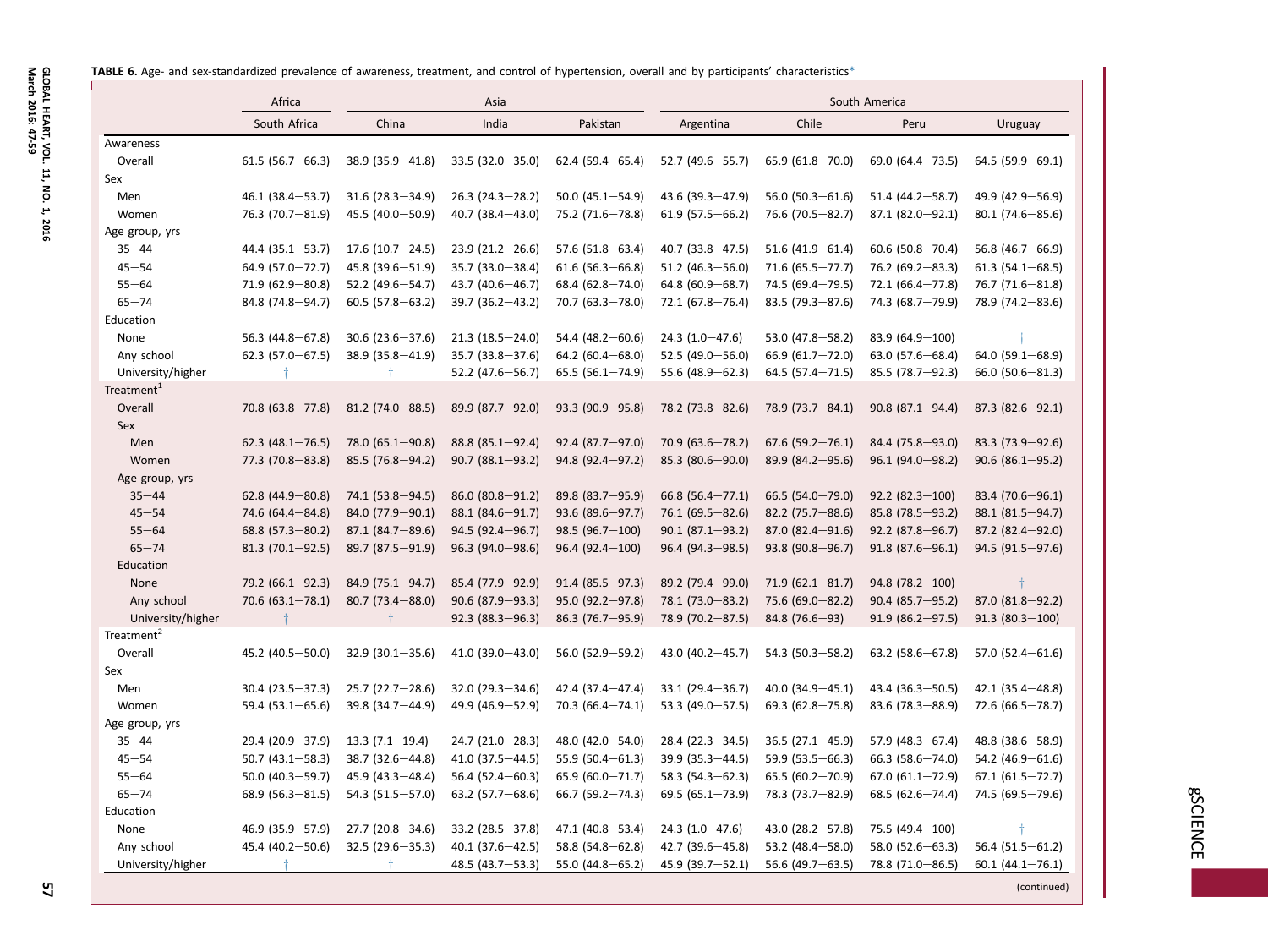<span id="page-11-0"></span>

| TABLE 6–continued. Age- and sex-standardized prevalence of awareness, treatment, and control of hypertension, overall and by participants' characteristics* |  |  |  |
|-------------------------------------------------------------------------------------------------------------------------------------------------------------|--|--|--|
|                                                                                                                                                             |  |  |  |

| u          | Uruguay             |  |
|------------|---------------------|--|
| $5 - 76.7$ | 51.2 (44.5—57.9)    |  |
| 1—78.7)    | $45.1(32.4 - 57.8)$ |  |

|                      | South Africa         | China               | India                 | Pakistan             | Argentina            | Chile                | Peru                 | Uruguay                |
|----------------------|----------------------|---------------------|-----------------------|----------------------|----------------------|----------------------|----------------------|------------------------|
| Control <sup>1</sup> |                      |                     |                       |                      |                      |                      |                      |                        |
| Overall              | 54.2 (45.0 - 63.4)   | $16.2$ (9.5 - 22.8) | $43.2(39.4 - 47.1)$   | 46.2 (41.6 - 50.8)   | $37.1(31.9 - 42.3)$  | $50.0 (42.8 - 57.2)$ | $71.2(65.6 - 76.7)$  | 51.2 $(44.5 - 57.9)$   |
| Sex                  |                      |                     |                       |                      |                      |                      |                      |                        |
| Men                  | $46.9(28.1 - 65.8)$  | $19.6(6.1 - 33.0)$  | $38.4(32.4 - 44.5)$   | 45.8 (37.7-53.9)     | $30.4(21.8 - 39.0)$  | 48.4 $(36.7 - 60.1)$ | 72.6 (66.4-78.7)     | $45.1(32.4 - 57.8)$    |
| Women                | 57.3 $(48.6 - 66.0)$ | $13.5(5.9 - 21.0)$  | 46.5 $(41.6 - 51.3)$  | 46.9 (41.7-52.1)     | 42.9 $(36.6 - 49.1)$ | 52.0 $(43.2 - 60.8)$ | $74.7(68.1 - 81.3)$  | 57.2 $(49.9 - 64.4)$   |
| Age group, yrs       |                      |                     |                       |                      |                      |                      |                      |                        |
| $35 - 44$            | $48.7(25.1 - 72.4)$  | $15.1(0.0-35)$      | 49.3 $(40.5 - 58.1)$  | 49.6 $(40.1 - 59.1)$ | $39.8(27.2 - 52.4)$  | 54.2 $(36.4 - 72.0)$ | $90.5(83.0 - 98.0)$  | $67.0$ (49.6 $-84.3$ ) |
| $45 - 54$            | 53.3 $(39.5 - 67.1)$ | $18.4(11.0-25.8)$   | 41.0 $(35.5 - 46.5)$  | $46.8$ (38.5 - 55.1) | $37.3(29.7 - 44.8)$  | 48.9 (39.7-58.1)     | $72.3(62.2 - 82.4)$  | $41.8$ (31.3-52.3)     |
| $55 - 64$            | $52.4(37.4 - 67.4)$  | $16.4(13.5-19.2)$   | $36(30.7 - 41.3)$     | 46.7 (38.6-54.7)     | $31.6(26.7 - 36.5)$  | 56.2 $(48.8 - 63.6)$ | $61.7(53.6 - 69.8)$  | $36(29.2 - 42.8)$      |
| $65 - 74$            | $59.1(43.0 - 75.2)$  | $16.3(13.3-19.2)$   | $36.8$ (30.4-43.3)    | $35.2$ (24.3-46.1)   | $34.5(29.2 - 39.9)$  | $31.4(25.5 - 37.2)$  | 47.2 (39.5 - 54.9)   | 52.7 $(45.8 - 59.6)$   |
| Education            |                      |                     |                       |                      |                      |                      |                      |                        |
| None                 | $58.3(33.7 - 82.8)$  | $14.9(1.2 - 28.6)$  | $48.7(34.4 - 63.1)$   | 53.7 $(42.8 - 64.5)$ | 54.7 (41.0 - 68.4)   |                      | 73.2 (44.7-100)      |                        |
| Any school           | 53.7 (43.9-63.5)     | $16.6$ (9.8-23.3)   | $42.8$ (38.0 - 47.6)  | 44.3 (38.4 - 50.2)   | $39.3(33.3 - 45.2)$  | $51.1(41.8 - 60.4)$  | 69.6 $(62.5 - 76.7)$ | 50.8 $(43.6 - 57.9)$   |
| University/higher    |                      |                     | 45.3 (37.5 - 53.2)    | $47.8$ (33.1-62.5)   | 30.2 $(20.4 - 40.0)$ | $52.1 (40.3 - 63.8)$ | 73.0 (63.5 - 82.6)   | 62.9 (46.4-79.4)       |
| Control <sup>2</sup> |                      |                     |                       |                      |                      |                      |                      |                        |
| Overall              | $25.1(21-29.2)$      | 5.3 $(4.1 - 6.5)$   | $10.1 (9.1 - 11.1)$   | $24.4(21.7-27.0)$    | $15.9(14.1 - 17.8)$  | $27.1(23.6 - 30.7)$  | 45.9 (40.9-50.8)     | $29.4(25.1 - 33.6)$    |
| Sex                  |                      |                     |                       |                      |                      |                      |                      |                        |
| Men                  | $15.6(10.2 - 21.0)$  | $4.9(3.5 - 6.4)$    | $7.1(6.0 - 8.2)$      | $17.9(14.2 - 21.6)$  | $10.0$ (7.8-12.1)    | $17.8(13.7 - 22.0)$  | $29.0(22.1 - 35.9)$  | $17.5(12.2 - 22.9)$    |
| Women                | 34.1 (28.2-40.0)     | $5.7(3.5 - 7.9)$    | $13.2(11.5 - 14.9)$   | $31.0(27.1 - 35.0)$  | $22.2(18.9 - 25.5)$  | $36.2$ (30.0-42.3)   | $62.6$ (55.6 - 69.7) | $41.6(35.0 - 48.2)$    |
| Age group, yrs       |                      |                     |                       |                      |                      |                      |                      |                        |
| $35 - 44$            | $15.7(9.0-22.5)$     | $1.7(0.0-4.0)$      | $8.2(6.2 - 10.1)$     | $22.0(17.4 - 26.7)$  | $12.3(8.2 - 16.5)$   | $19.1(11.0-27.2)$    | 49.6 (38.6-60.6)     | $34.2$ (24.3-44.1)     |
| $45 - 54$            | $28.5(21.8 - 35.2)$  | $7(3.8-10.1)$       | $10.8$ (9.0 $-12.5$ ) | $24.8$ (20.1-29.5)   | $15.7(12.6 - 18.9)$  | $30.7(24.6 - 36.7)$  | 49.3 (41.3-57.2)     | $22.9(16.7-29.1)$      |
| $55 - 64$            | $26.5(18.1 - 34.9)$  | $7.5(6.1 - 8.8)$    | $12.3(10.3 - 14.3)$   | 29.4 (23.8-35.1)     | $18.6(15.5 - 21.7)$  | 37.4 (31.8-42.9)     | $42.1(35.8 - 48.4)$  | $25.2$ (20.3-30.1)     |
| $65 - 74$            | 40.9 (27.4 - 54.5)   | $8.7(7.1 - 10.2)$   | $11.0 (8.8 - 13.2)$   | $22.8(14.9 - 30.7)$  | $24.1(20.1 - 28.1)$  | 24.6 (19.8-29.4)     | 33.5 (27.7-39.4)     | $39.8(34.2 - 45.4)$    |
| Education            |                      |                     |                       |                      |                      |                      |                      |                        |
| None                 | 29.4 (18.3-40.5)     | $3.1(2.0-4.2)$      | $5.8(3.9 - 7.7)$      | $22.5(17.3 - 27.7)$  | 19.4 $(0.0 - 42.4)$  |                      | $60.0$ (36.4-83.5)   |                        |
| Any school           | 24.8 (20.3-29.3)     | $5.4(4.1 - 6.8)$    | $10.8$ (9.4-12.1)     | $25.1(21.6 - 28.6)$  | $16.6(14.4-18.7)$    | $27.4(23.0 - 31.7)$  | $41.6(36.1 - 47.1)$  | 29.0 (24.6-33.4)       |
| University/higher    |                      |                     | $20.5(16.8-24.1)$     | $24.9(15.8 - 34)$    | $15.1(11-19.2)$      | $29.1(22.5 - 35.7)$  | 56.7 (46.6 $-66.8$ ) | $35.3(19.6 - 51.1)$    |
|                      |                      |                     |                       |                      |                      |                      |                      |                        |

Africa Asia South America

Values are percentage (95% confidence interval). Awareness was defined as self-report of a prior diagnosis of hypertension by a health care professional. Treatment<sup>1</sup> was defined as self-reported use of antihypertensive medications among patients aware of their condition. Treatment<sup>2</sup> was defined as self-reported use of antihypertensive medication among total hypertensive patients. Control<sup>1</sup> was defined as systolic blood pressure (BP) <140 mm Hg and diastolic BP <90 mm Hg among hypertensive patients on antihypertensive medications. Control<sup>2</sup> was defined as systolic BP <140 mm Hg and diastolic BP <90 mm Hg among total hypertensive patients.

\*Data not available for Kenya.

 $\dagger$ Not applicable.

j<br>Listo